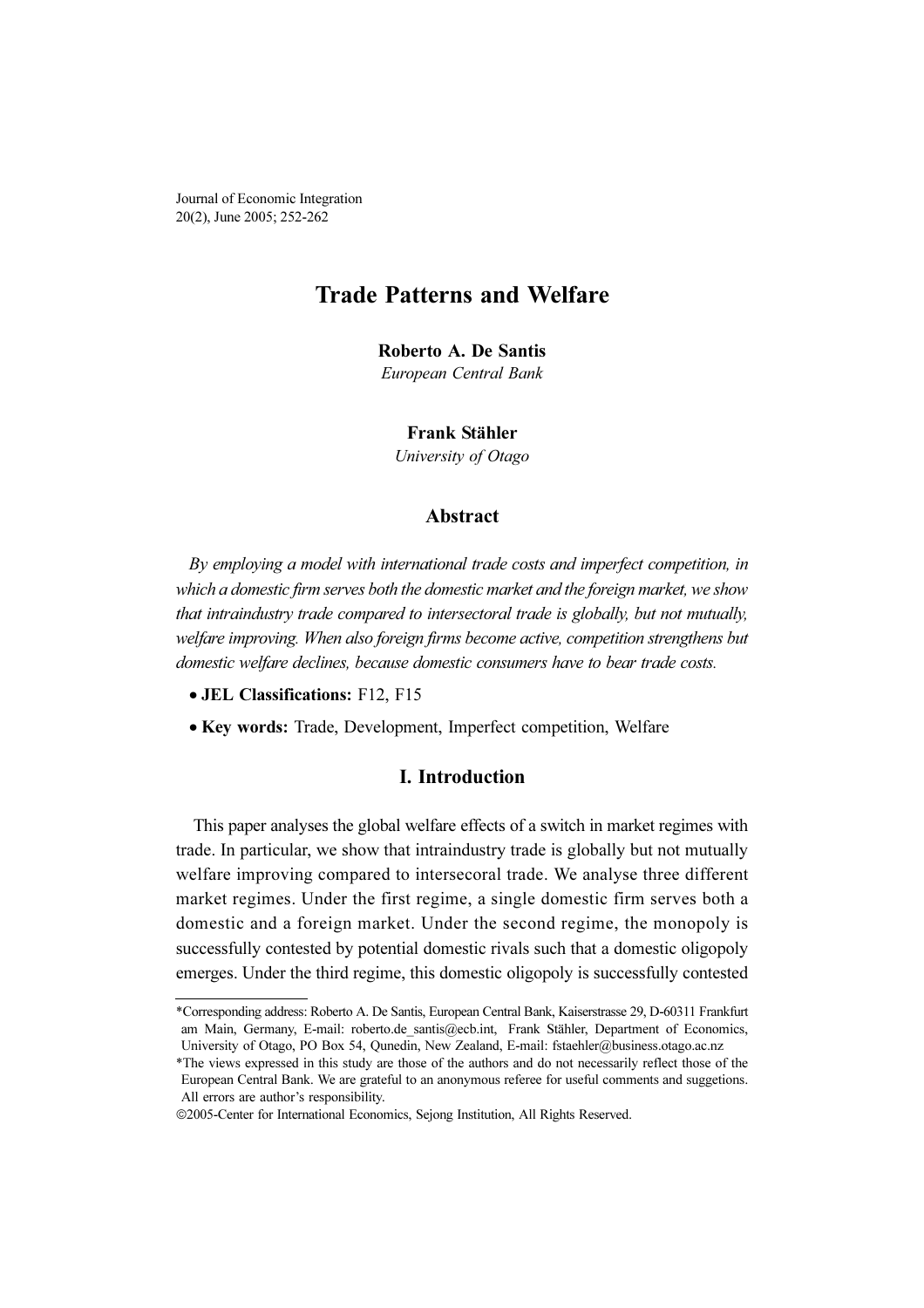by potential foreign rivals such that an international oligopoly emerges.

The reason why markets undergo these different regimes can be various. One reason could be that a domestic firm has developed a new product, and that this firm gains a temporary monopoly due to patent protection and imitation lags.<sup>1</sup> Then, this monopoly is contested by local rivals first because they can recruit human capital which is able to imitate the monopoly. Market entry by local rivals will then occur until excess profits are equal to zero. Finally, also the foreign country has acquired the skills to imitate the domestic firms and to host the industry, and both domestic and foreign firms will enter or leave the market until excess profits are zero.

Under the first two regimes, the cross-border trade patterns are of the intersectoral type. Under the third regime, countries engage in intraindustry trade. As we move along the three different regimes, the market structure and welfare in both countries change. However, these effects have either been ignored or downplayed in the literature. The trade models with endogenous market structures and homogeneous commodities have focused upon the impact of intraindustrytrade compared to autarky (Brander, 1981, Brander and Krugman, 1983), or have examined the impact of small policy changes on the equilibrium when intraindustry trade has already taken place (Venables, 1985). However, none of these models can help us understanding the implications on market structure and welfare of intraindustry trade replacing intersectoraltrade.<sup>2</sup>

We begin the analysis by considering the switch from a domestic monopoly to a domestic oligopoly with free entry. The foreign country gains from this switch, but the effect on domestic welfare is ambiguous, because firms can no longer extract rents from the foreign country. We then discuss the effects when the product is manufactured also by foreign firms. The key result of this paper is that intraindustry trade compared to intersectoral trade is globally but not mutually welfar enhancing. In this case, intraindustry trade compared with intersectoral trade results in a welfare gain for the foreign country because more firms are in the market, including foreign firms which do not incur trade costs to serve their own market. The domestic country, however, is worse off because, although the number of active firms increases, foreign firms dump into the home market of domestic

<sup>1</sup> We should emphasize that we do not model the process of research and development so that we do not consider the corresponding costs and the incentive to develop a new product.

<sup>2</sup> Brander and Krugman (1983) have shown that intraindustry trade is welfare improving compared to autarky under free entry.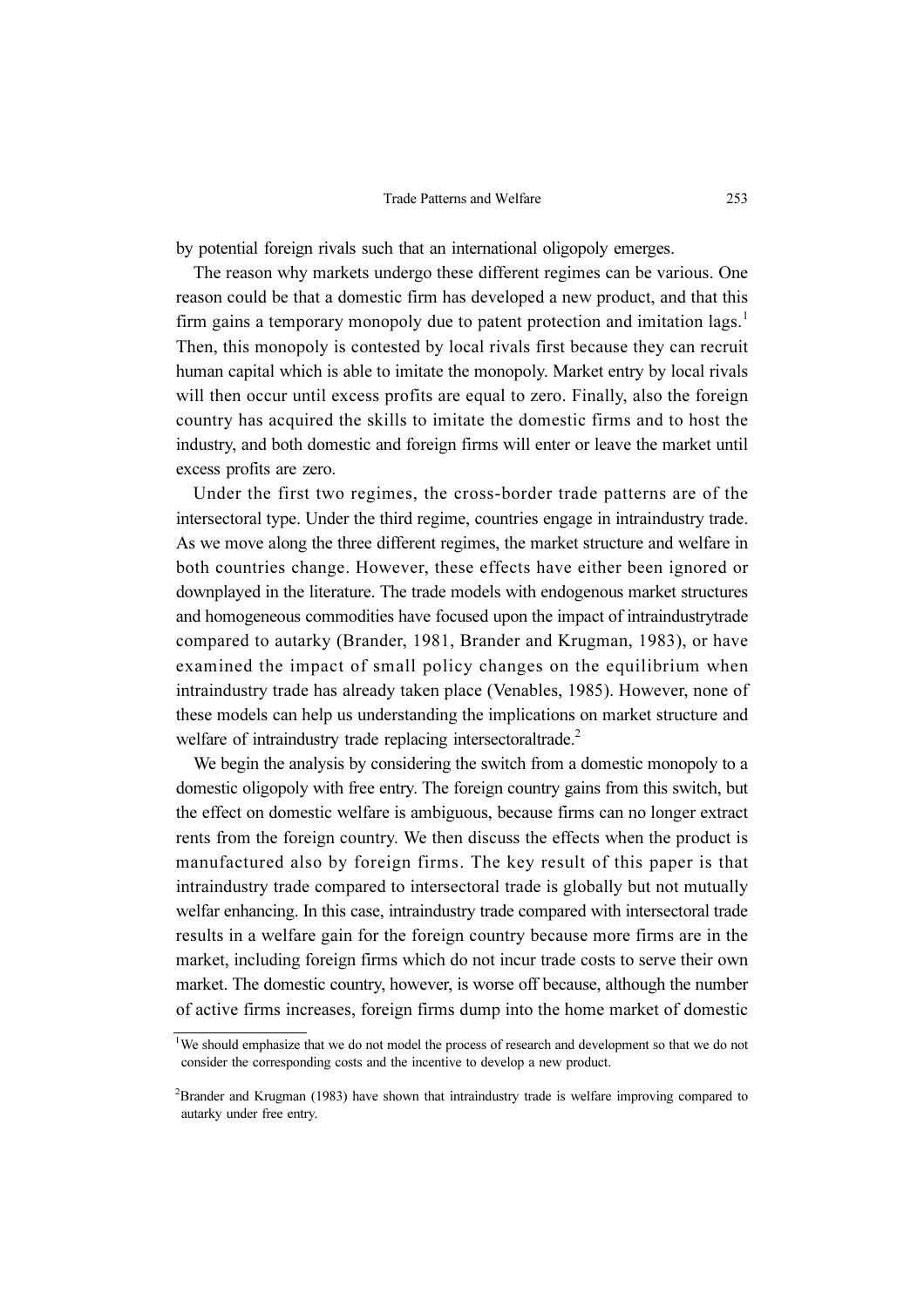firms $^3$ 

The paper is organized as follows. Section 2 sets up the model. Section 3 discusses the implications of changes in the market regime on welfare, trade and market structures. Section 4 concludes.

#### II. The Model

As in Brander (1981) and Brander and Krugman (1983), the world consists of two countries, a domestic country  $d$  and a foreign country  $f$ , which have identical tastes. Each country is endowed with a certain amount of a factor of production L. In both countries, a good Y is produced by using this input, such that  $L^Y = Y$ , where the superscript denotes the sector in which the factor of production is used. The price of  $Y$  equals the return on  $L$  and  $Y$  is the numeraire of the model. Exporting  $Y$ is assumed to raise no trade costs. Additionally, a good  $X$  is produced with increasing returns. Consumer behavior in each country is determined by a linear quadratic utility function  $U_i = U(X_i, Y_i) = \alpha X_i - 0.5 \beta X_1^2 + Y_i$ , with  $\alpha, \beta > 0$ ,  $i \in \mathbb{R}$  ${d, f}$ . Given the resource constraint  $L_i + \sum_i \pi_i = p_i X_i + Y_i$ ,  $i \in d, f$ , where  $\sum_i \pi_i$ denotes the oligopolistic industry's aggregate profits, utility maximization yields the inverse income inelastic demand function  $p_i = \alpha - \beta X_i$ ,  $i \in \{d, f\}$ , where  $p_i$ denotes the price of  $X_i$  in terms of the numeraire.

As in Venables (1985), each firm faces a fixed setup cost and produces one good, which is traded within the domestic market and exported. The production decisions of firms depend on the fixed setup costs  $F$ , the domestic marginal cost  $c$ , and the trade costs t with  $\alpha$ >(c+t). Assume that markets are segmented so that each firm maximizes its profit function with respect to both exports,  $x_f$ , and the production for the domestic market,  $x_d$ , and independently chooses the profitmaximizing quantity for each country. Then, the profits of a domestic firm,  $\pi$ , are

$$
\pi = (p_d - c)x_d + (p_f - c - t)^{x} f - F.
$$
 (1)

The definition of profits indicates that exports are at a cost disadvantage if they

<sup>3</sup> This result may also explain the efforts made by industrialized countries to restrict imitation by developing countries. The most comprehensive treaty in this field is the Agreement on Trade Related Aspects of Intellectual Property Rights (TRIPS Agreement), which has been signed by WTO members. For the impact of TRIPS on R&D activities, see Chin and Grossman (1990), Diwan and Rodrik (1991), Taylor (1994) and Zigic (2000).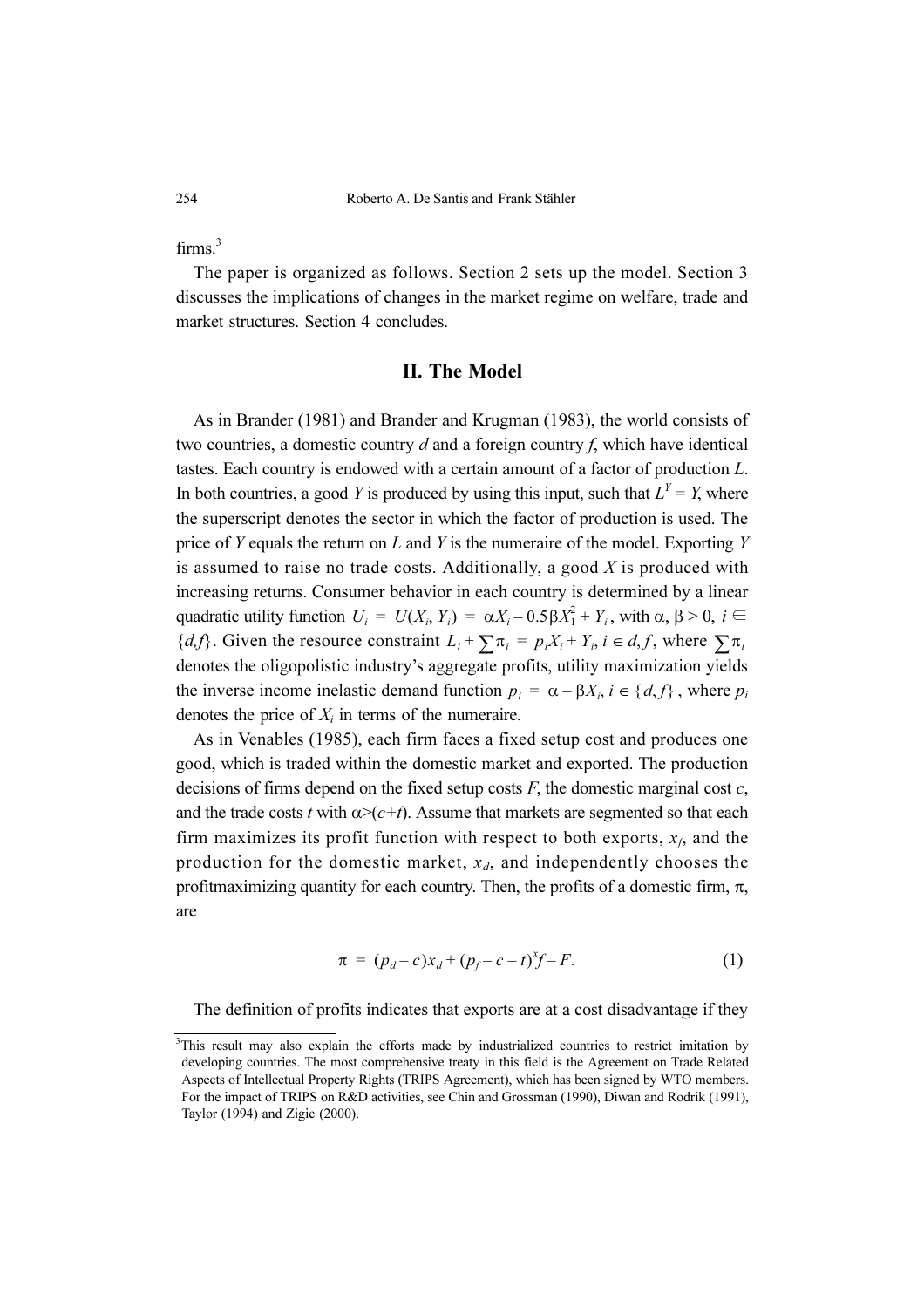compete with local production in the foeign country because an exporting firm has to carry trade costs. Under imperfect competition, trade costs will be borne by both consumers and firms, and we will demonstrate that the change in trade costs borne by consumers will determine the welfare changes from regime 2 to regime 3. Under regimes 1 and 2, the oligopolistic industry is concentrated in the domestic country only. The equilibrium in the commodity market is then given by  $X_d = Nx_d$ and  $X_f = Nx_f$ , where N denotes the number of domestic firms and  $X_d(X_f)$  represents consumption in the domestic (foreign) country. Since there is no competition by foreign firms, intersectoral trade is profitable if  $t<\alpha$ -c. The first order conditions for profit maximization and the zero profit conditions yield the equilibrium number of firms in regme 2,  $N^*$ , the firm's optimal domestic production,  $x_d^*$ , the firm's optimal exports,  $x_t^*$ , the domestic equilibrium price,  $p_d^*$  and the foreign equilibrium price,  $p_f^*$  respectively:

$$
N^* = \sqrt{\frac{(a-c)^2 + (\alpha - c - t)^2}{\beta F}} - 1,
$$
 (2)

$$
x_d^* = (\alpha - c) / [\beta(N^* + 1)], \qquad x_f^* = (\alpha - c - t) / [\beta(N^* + 1)], \qquad (3)
$$

$$
p_d^* = (\alpha + cN^*)/(N^* + 1), \qquad p_f^* = [\alpha + (c + t)N^*]/(N^* + 1)
$$
 (4)

Expressions (3) and (4) hold also for regime 1, when  $N^* = 1$ . It is important to emphasize that the assumption that markets are segmented does not drive the results. The equilibrium values would not change if markets were assumed to be integrated, because arbitrage is profitable only if the price differential between foreign and domestic prices is larger than the trade cost  $t$ . By using  $(4)$ , we observe that  $p_f^* - p_d^* = tN^* / (N^* + 1) < t$ , which implies that arbitrage will never occur for any finite  $N^*$ .

Now assume that also the foreign country can host the industry (regime 3). Then, it is profitable to set up firms in the foreign country or to move from the domestic country to the foreign country.<sup>4</sup>By symmetry we need to consider only the domestic country. The equilibrium in the commodity market is then  $X_d = X_f =$  $0.5\hat{N}(\hat{x}_d + \hat{x}_f)$ , where  $\hat{N}$  denotes now the total number of active firms in both countries. The equilibrium number of firms, optimal output and price level are

<sup>4</sup> Since equilibrium profits are zero under the last two regimes, the model does not need to assume the establishment of foreign firms by foreign agents. The same results occur if domestic firms relocate to the foreign country.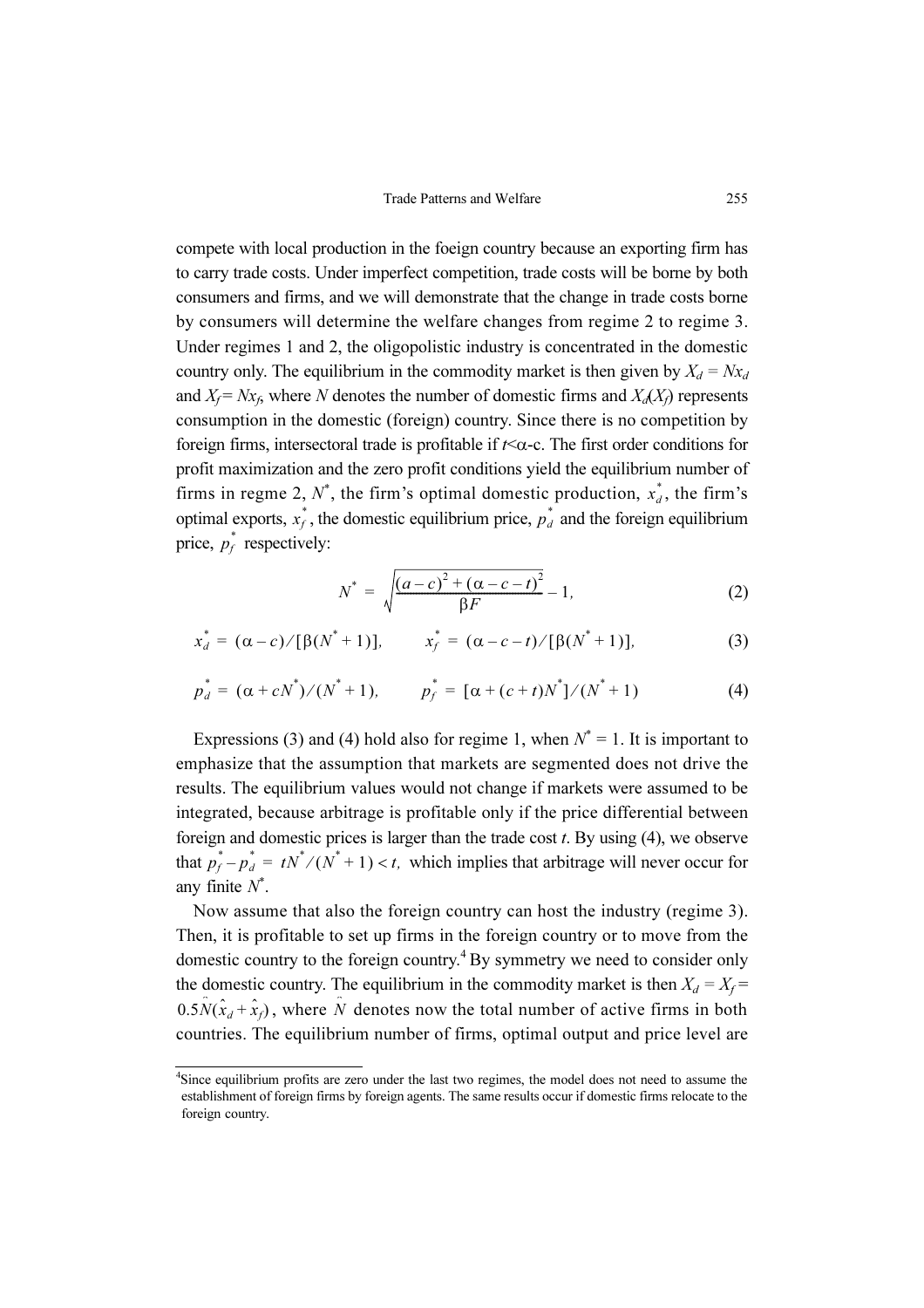respectively equal to:

$$
\hat{N} = \frac{(\alpha - c) + (\alpha - c - t)}{\sqrt{2\beta F - t^2}} - 1,\tag{5}
$$

$$
\hat{x}_d = (\alpha - c + 0.5 \hat{N} t) / (\hat{\beta} (\hat{N} + 1)),
$$
\n(6)

$$
\hat{x}_f = [\alpha - c - (0.5\hat{N}t + 1)t]/(\beta(\hat{N} + 1)),\tag{6}
$$

$$
\hat{p} = (\alpha + \hat{N}c + 0.5\hat{N}t) / (\hat{N} + 1).
$$
\n(7)

Eq. (5) to (7) require  $t^2 < \beta F$ . If oligopolistic firms existed in both countries and  $t^2 > \beta F$ , domestic and foreign firms could not compete in the same market. In this case, F were so low that an exporting firm would face too many local competitors which are at a cost advantage and make exports not profitable. Similarly, when firms are active only in the domestic market and  $t > \alpha - c$ , then exports are not profitable. In both of these cases, the number of active firms in autarky,  $\overline{N}$ , is equal to

$$
\overline{N} = \frac{\alpha - c}{\sqrt{\beta F}} - 1 \ge 1.
$$
\n(8)

Expression (8) demands that  $\overline{N}$  must be equal or greater than one for the existence of the market under autarky. This condition will help us to prove our main finding.

# III. Endogenous Market Structures and Welfare

The simple model set up in the previous section allows us to study the impact on welfare and the market structure of a change in market regimes. The quasilinear utility function and the zero profit conditions allow us to measure global welfare under regimes  $2$  and  $3$  as a sum of the consumer surplus in both countries.<sup>5</sup> In fact, by using (5), (6) and (7), the global welfare under intraindustry trade,  $\hat{W}$ , is

$$
\hat{W} = \hat{N}^2(\alpha - c) + (\alpha - c - t)^2 / [4\beta(\hat{N} + 1)^2]
$$
\n(9)

whereas by using (2), (3) and (4), the global welfare under intersectoral trade, W\* , can be written as

 ${}^{5}L$  is omitted in the welfare analysis for simplicity, as it does not play any role when different market regimes are compared.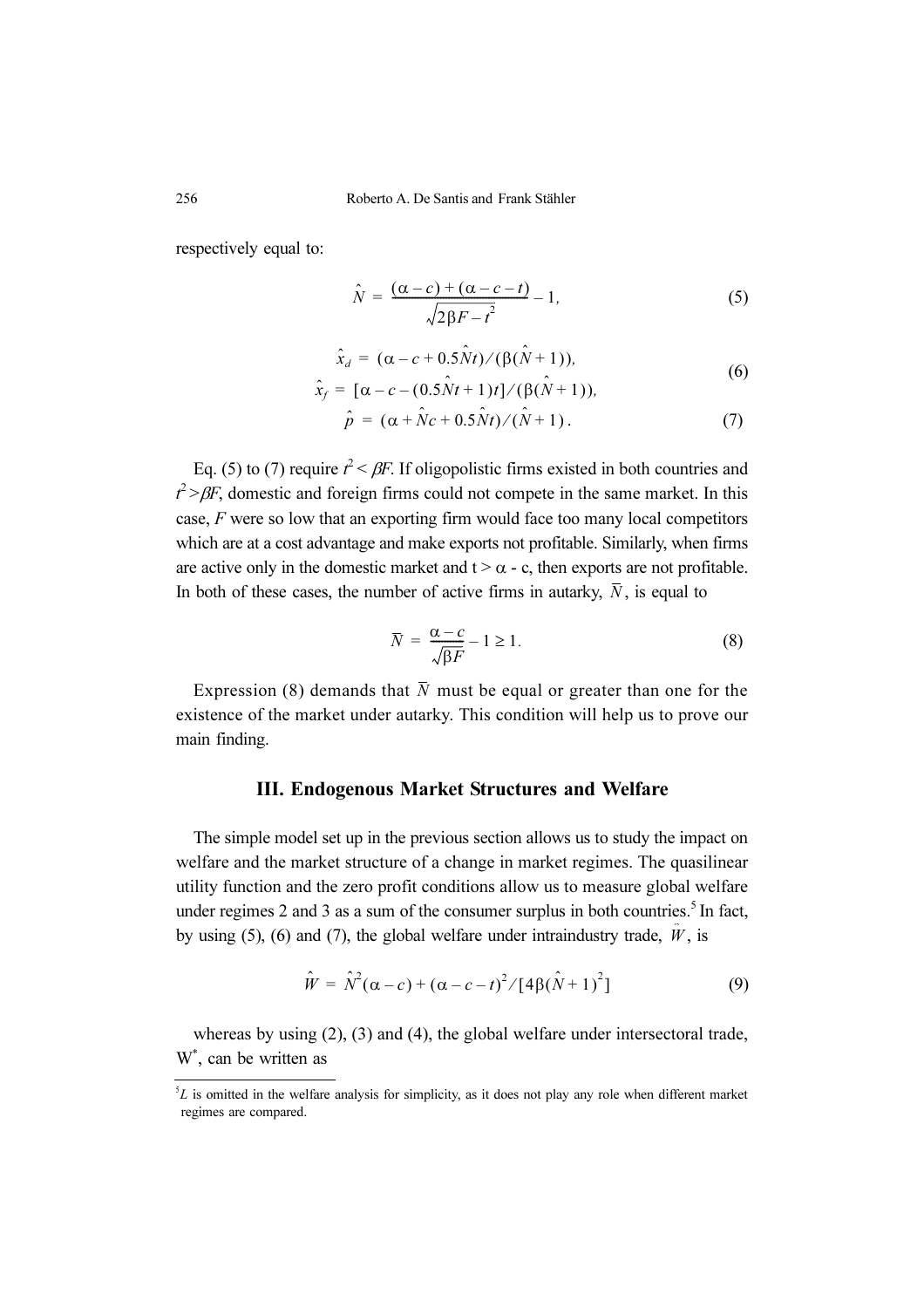$$
W^* = N^{*2}[(\alpha - c)^2 + (\alpha - c - t)^2]/[2\beta(N^* + 1)^2].
$$
 (10)

First, let us compare the solutions of regime 1 and regime 2. Proposition 1 summarizesthe effects on welfare.

Proposition 1: Under intersectoral trade, the switch from a monopoly to an oligopoly with free entry increases world welfare, but has an ambiguous impact on domestic welfare.

Proof: See Appendix A.

If the fixed costs to start up the production process are relatively large, only few firms are able to enter the market. In this case, the rise in the domestic consumer surplus is not sufficient to compensate for the loss in domestic and foreign profits previouly made by the monopolist. Conversely, if fixed costs are relatively low, a larger number of firms will enter the market, equilibrium prices will be closer to marginal costs and domestic welfare will be enhanced.<sup>6</sup> However, differentiating  $(10)$  with respect to the number of active firms shows that the global gains from increased competition are positive regardless of th size of the fixed costs to start the enterprise.

If the foreign country is also able to host the oligopolistic industry, domestic firms may relocate to the foreign country or new firms may enter and be established in the foreign country. The impact on market structure of intraindustry trade replacing intersectoral trade can be studied by comparing (5) and (2). This comparison shows that  $N^*$  is larger than  $\hat{N}$ , if  $\hat{r}^2 + 2(\alpha - c)(\alpha - c - t)$  is less than  $\beta F$ , which is fulfilled only for an  $N^*$  less than zero. This contradiction proves the following proposition.

Proposition 2: If exports are profitable, the equilibrium number of active firms is larger when the oligopolistic industry is located in both countries.

The positive market structure effect summarized by Proposition 2 does not imply mutual welfare gains, because foreign firms dump into the home market of domestic firms when trade is of the intraindustry type. Competition by foreign firms forces domestic firms to reduce their size, which implies a rise in average

<sup>6</sup> From the viewpoint of the domestic country, it would be optimal if a monopolist charged the monopoly price in the foreign market and marginal costs in the domestic market market.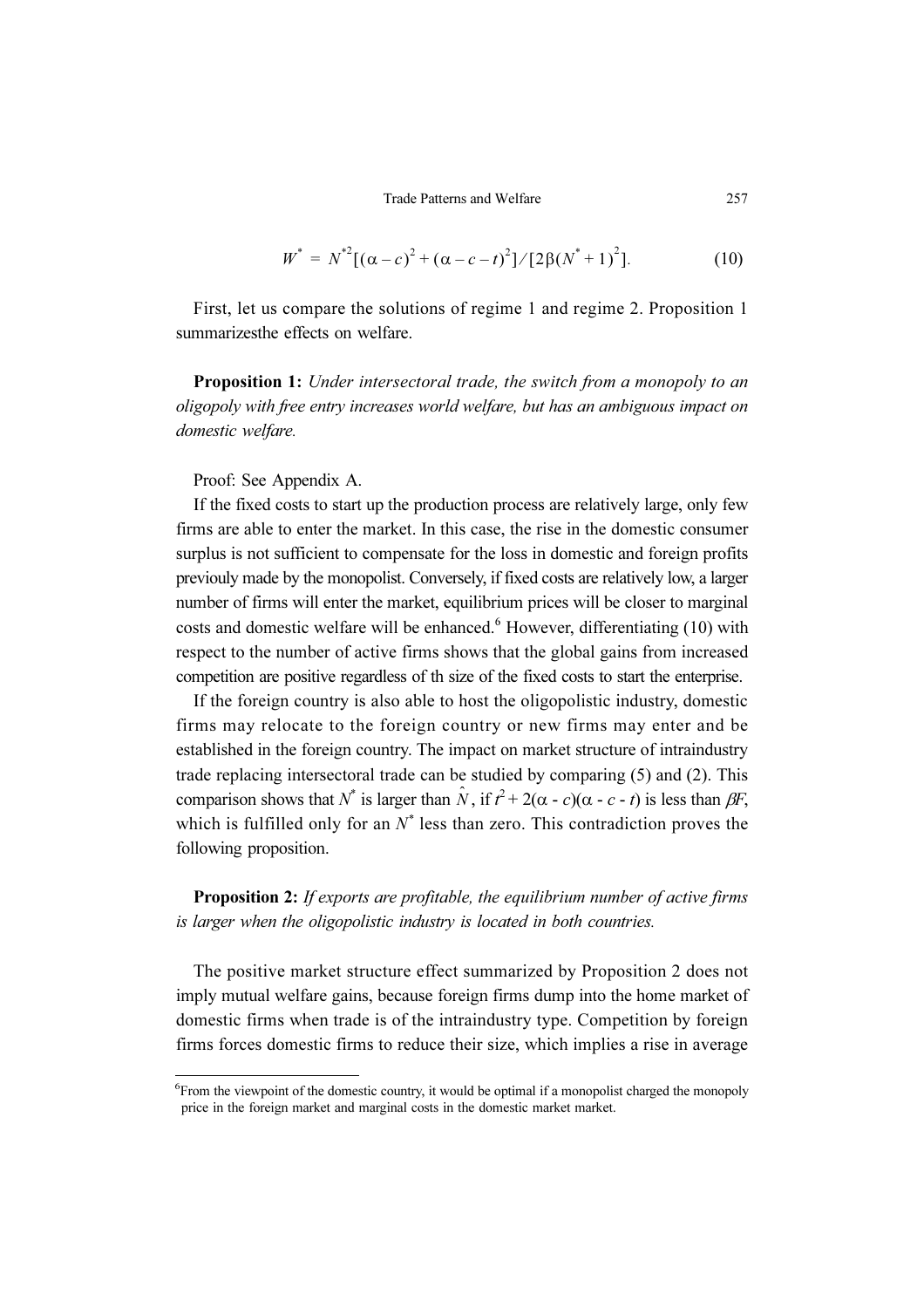cost to produce the same unit of output. A rise in the average cost at home is welfare declining.

Proposition 3: Intraindustry trade compared to intersectoral trade is globally welfare enhancing, but welfare decreasing for the domestic country and welfare improving for the foreign country.

Proof: The impact on welfare can be studied by computing the impact on prices or aggregate consumption for each country. Let us consider the effect on aggregate foreign consumption. Expressions (3) and (6) imply

$$
\hat{X}_f = \hat{N}(\alpha - c - 0.5t) / [\beta(\hat{N} + 1)] > X_f^* = N^*(\alpha - c - t) / [\beta(\hat{N} + 1)]
$$
  
since  $\hat{N} > N^*$ . (11)

Expression (11) shows that intraindustry trade is welfare increasing for the foreign country. For the domestic country, consider the profits of a domestic firm (1). The comparison of (3) and (6) shows that  $\hat{x}_f < x_f^*$ , which implies that the net export revenues,  $(p_f-c-t)x_f$ , decline unambiguously for the domestic firm in the presence of foreign rivals. A decrease in net export revenues requires an increase in net domestic revenues,  $(p_d - c)x_d$ , for the zero profit condition to hold. However, from the first order conditions, individual output and the price cost margin are positively related. Thus,  $(p_d - c)x_d$  can increase only if both the price cost margin and individual output rise. This price increase implies a welfare loss for the domestic consumer. With regard to global welfare, by comparing (9) and (10),  $\hat{W} > W^*$  if  $\hat{N} > \sqrt{2\beta F/(2\beta F - t^2)}N^*$ . Appendix B shows that this inequality holds for any positive  $t$ .

Intuitively, the foreign country is better off because more firms are in the market, including foreign firms which do not incur the trade costs to serve their own market. However, the opposite effect holds for the domestic country. Despite the positive market structure effect, intraindustry trade is not beneficial for the domestic country because socially wasteful trade costs have to be borne by consumers. This result is similar to that obtained by Venables (1985) and discussed in Propositions 7 and 8 of his paper.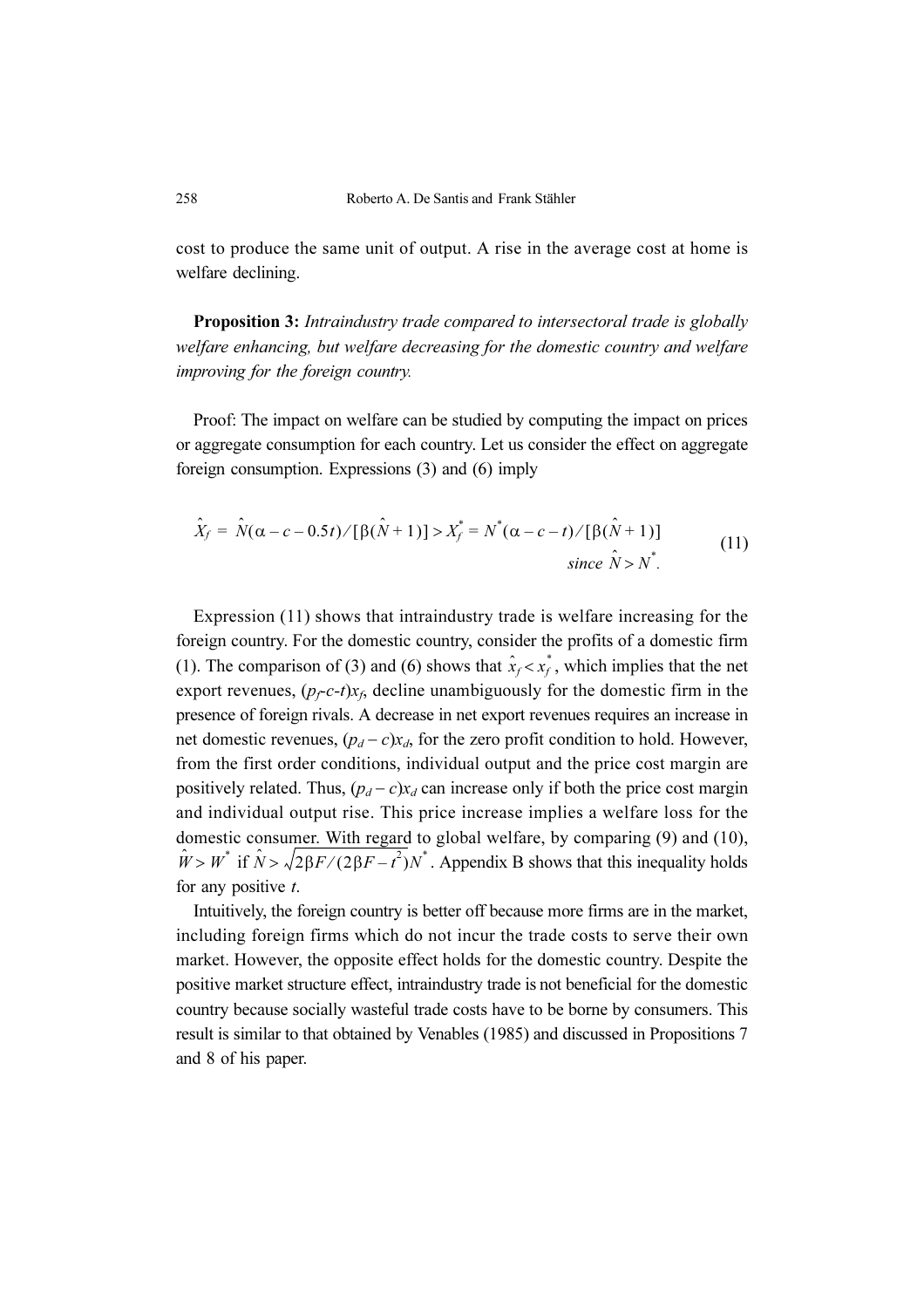### IV. Concluding Remarks

This paper has studied the impact of trade on welfare and market structure in a two country setting under three different marke regimes: (i) monopoly in the domestic country only, (ii) oligopoly with free market entry in the domestic country only, and (iii) an international oligopoly with free market entry in both countries. We have shown that the domestic country's welfare does not necessarily increase with free market access at home. However, if foreign firms are active in both markets, domestic welfare declines, despite the increase in the number of competing firms, because domestic consumers have to bear trade costs. This finding may explain why countries hosting an oligopolistic industry are reluctant to allow imitation by other countries even if imitation at home has already taken place. However, any restriction is not the right policy to conduct because we have shown that intraindustry trade compared to intersectoral rade is globally welfare enhancing.

#### Appendix A

Proof: By using (10), it is clear that  $dW^* / dN^* > 0$ .<sup>7</sup> Regarding the indeterminate impact on domestic welfare, we can demonstrate this Proposition by considering the special case of  $t = 0$ . In this case, domestic welfare under intersectoral trade with an endogenous market structure,  $W^d$ , is  $W^*/2$ . By using (2),  $W^d$  can be written in a reduced form as follows:

$$
W^{d} = \frac{F}{4} \Big[ (a - c) \sqrt{\frac{2}{\beta F}} - 1 \Big]^{2}.
$$
 (12)

The domestic welfare when markets are dominated by a domestic monopolist,  $W^m$ , is the sum of the consumer surplus plus the producer surplus. It can be easily verified that this sum is equal to

$$
W^m = \frac{5(\alpha - c)^2}{8\beta} - F.
$$
\n(13)

Let  $\Omega(F) := W^m - W^d$  denote the difference between domestic welfare under regime 1 and under regime 2 as a function of the fixed costs. Then, it can easily be shown that  $\Omega(F)$  is concave and has a maximum at  $F = 2(\alpha - c)^2/25\beta$ . Since  $\Omega(F)$  is zero for  $F = (\alpha - c)^2 / 50\beta$  and since F must be lower than  $(\alpha - c)^2 / 4\beta$  (see condition

<sup>7</sup> Needless to say that foreign welfare will increase with market entry in the domestic country.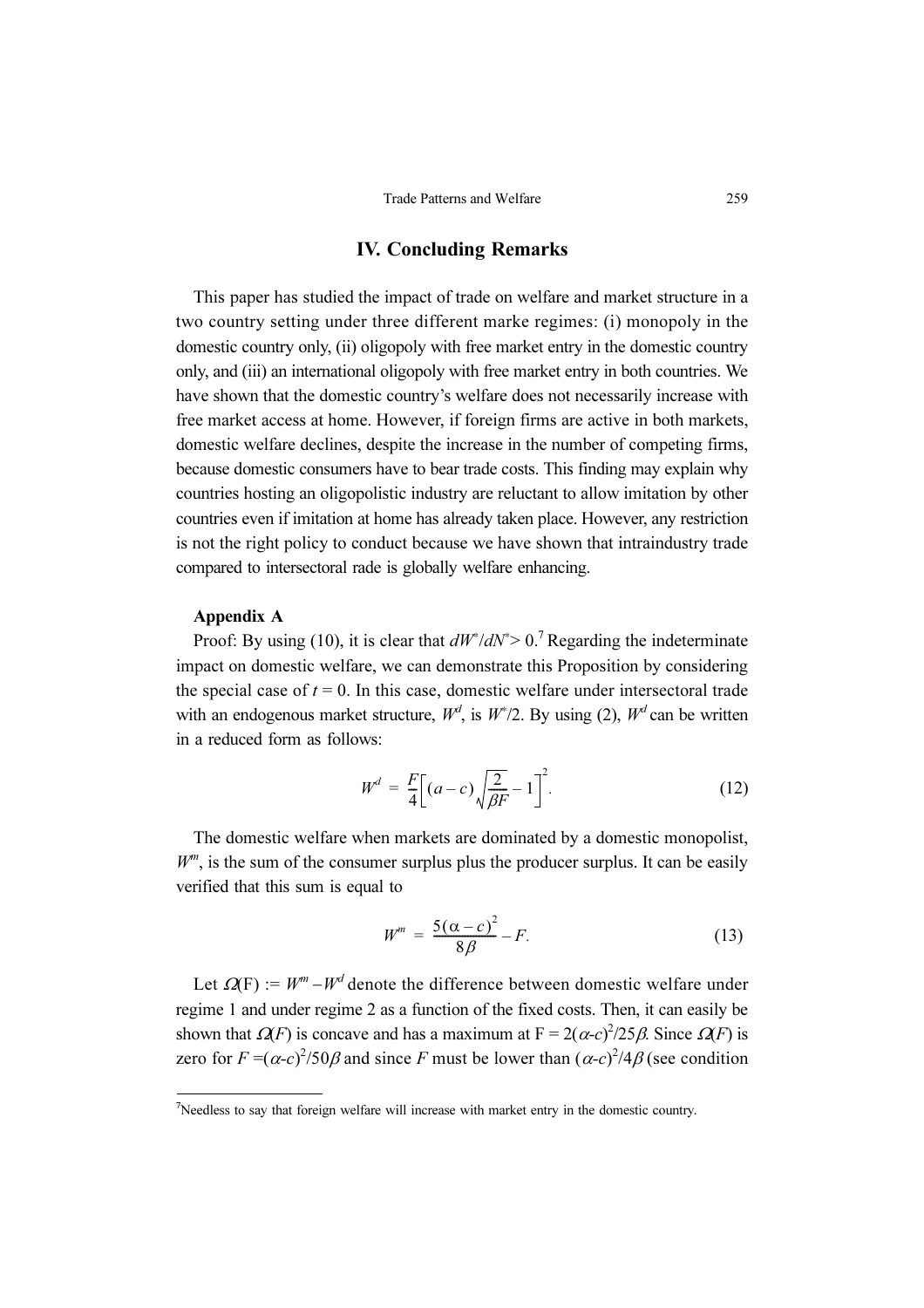(8)),  $\Omega$  is positive (negative) in the relevant range if F> (<)( $\alpha$ -c)<sup>2</sup>/50 $\beta$ .

#### Appendix B

Let us first consider the border case  $t^2 = \beta F$ . Then, by using (2), (5), (9) and (10), intraindustry trade welfare dominates intersectoral trade if

$$
\hat{N} \ge \sqrt{2}N^*.\tag{14}
$$

Eqs. (2) and (5) allow us to rearrange (14) as follows:

$$
\frac{(\alpha-c) + (\alpha-c-t)}{t} - 1 \ge \sqrt{2} \left[ \frac{\sqrt{(\alpha-c)^2 + (\alpha-c-t)^2}}{t} - 1 \right] \tag{15}
$$

which is fulfilled only if  $t \leq \alpha - c$ . Note that  $\hat{W} > W^*$  for  $t^2 = \beta F$ . In addition, since  $\sqrt{\beta F} < \alpha - c$ ,  $\hat{W} > W^*$  for all t larger than  $\sqrt{\beta F}^8$ .

Let us now consider the general case when intraindustry trade occurs. Assume that

$$
t^2 = \beta F / \gamma \text{ with } \gamma > 1. \tag{16}
$$

Since  $\hat{W} = W^*$  for  $t = 0$  (that is, for  $\gamma \to \infty$ ),  $\hat{W} > W^*$  for  $t^2 = \beta F$ , and the welfare functions are twice differentiable with respect to  $t$ , a necessary condition for a possible welfare dominance of intersectoral trade is that a  $\gamma$ >1 exists for which  $\hat{W} = W^*$ . If this cannot be found,  $W^*$  will always be below  $\hat{W}$  and Proposition 4 is proved. Insert (16) into (10) and (9). Then,  $\hat{W} = W^*$  if

$$
(\alpha - c) + (\alpha - c - t) + (\sqrt{2\gamma} - \sqrt{2\gamma - 1})t = \sqrt{2\gamma}\sqrt{(\alpha - c)^2(\alpha - c - t)^2}.
$$
 (17)

Rearrange  $(17)$  and solve for t. Then,

$$
t = \frac{2(\sqrt{2\gamma} - \sqrt{2\gamma - 1})(\alpha - c)}{\sqrt{2\gamma(2\gamma - 1)} + \sqrt{2\gamma} + 1 - 2\gamma - \sqrt{2\gamma - 1}}.
$$
\n(18)

From (8), t is equal to ( $\alpha$ -c)/( $\sqrt{\gamma}(\bar{N}+1)$ ). Replace t in (18) and solve for  $\bar{N}$ 

$$
\overline{N} = \frac{\sqrt{2\gamma - 1}(\sqrt{2\gamma + 2\sqrt{\gamma} - 1}) - 2\gamma(1 + \sqrt{2}) + \sqrt{2\gamma + 1}}{2\sqrt{\gamma}(2\gamma - \sqrt{2\gamma - 1})}.
$$
\n(19)

8 Global welfare cannot increase with trade costs. This can be observed by differentiating (9) and (10) with respect to t, and by taking into account that both  $\hat{N}$  and  $N^*$  also decrease with t (see (5) and (2)).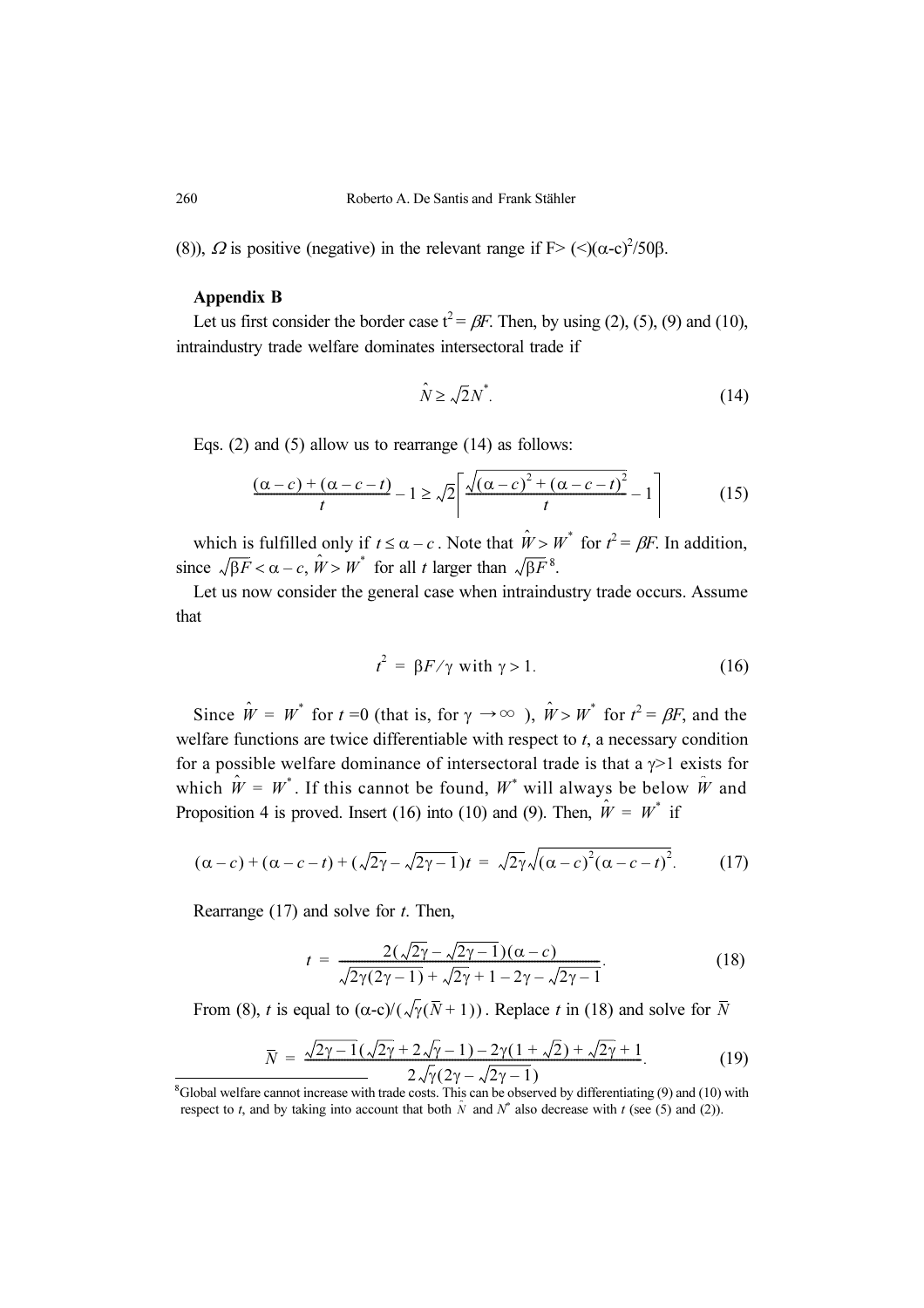$\overline{N} \geq 1$  implies that

$$
f(\gamma): = 1 - 2\gamma + \sqrt{2\gamma}\sqrt{2\gamma - 1} + (\sqrt{2\gamma} - \sqrt{2\gamma - 1})(1 - 4\sqrt{\gamma}) \ge 0.
$$
 (20)

If the function  $f(\gamma)$  is negative for all  $\gamma > 1$ , the proof is complete. Differentiation of  $f(\gamma)$  with respect to  $\gamma$  yields

$$
f' = \frac{\sqrt{2\gamma} - \sqrt{2\gamma - 1}}{\sqrt{2\gamma}\sqrt{2\gamma - 1}} [(1 + 2\sqrt{2})(\sqrt{2\gamma} - \sqrt{2\gamma - 1} - 1)].
$$
 (21)

For  $f'(\gamma^*) = 0$  we find that

$$
f'(\gamma^*) = \frac{\sqrt{2\gamma^*} - \sqrt{2\gamma^* - 1}}{\sqrt{2\gamma^*} \sqrt{2\gamma^* - 1}} (1 + 2\sqrt{\gamma^*}) \Big(\frac{1}{\sqrt{2\gamma^*}} - \frac{1}{\sqrt{2\gamma^* - 1}}\Big) < 0
$$
 (22)

Hence,  $f(\gamma)$  is convex at  $\gamma^*$  and in the neighborhood of  $\gamma^*$  so that we may conclude that  $f'(\gamma^*) = 0$  gives a local maximum. Since the welfare functions are twice continuously differentiable with respect to  $t, \gamma^*$  is the only maximum. Any other  $\gamma$  cannot bring about a larger f. Solving for the maximum leads to  $\gamma^*$ =2.09064 which implies  $f(\gamma^*) = -0.7836$  so that  $f(\gamma) \le -0.7836$ . The proof is so complete, because it proves that  $f(\gamma)$  is negative for all  $\gamma > 1$  in contrast with (20).

Received 2 August 2002, Accepted 7 May 2004

### References

- Brander, J.A. (1981), Intraindustry trade in identical commodities, Journal of International Economics, 11: 1-14.
- Brander, J.A., Krugman, P.R. (1983), A 'reciprocal dumping' model of internationaltrade, Journal of International Economics, 15: 313-323.
- Chin, J.C. and G.M. Grossman (1990), Intellectual Property Rights and NorthSouth Trade, in R.W. Jones and A.O. Krueger (eds.), The Political Economy of International Trade. Oxford, Basil Blackwell, 90-107.
- Correa, C.M. (1998), Implementing the TRIPS Agreement in the Patent Fields. Option for Developing Countries, The Journal of World Intellectual Property, 1: 75-99.
- Diwan, I., Rodrik, D. (1991), Patents, Appropriate Technology, and NorthSouth Trade, Journal of International Economics, 30: 27-47.
- Taylor, M.S. (1994), TRIPS, Trade, and Growth, International Economic Review, 35: 361- 381.
- Venables, A.J. (1985), Trade and Trade Policy with Imperfect Competition: The Case of